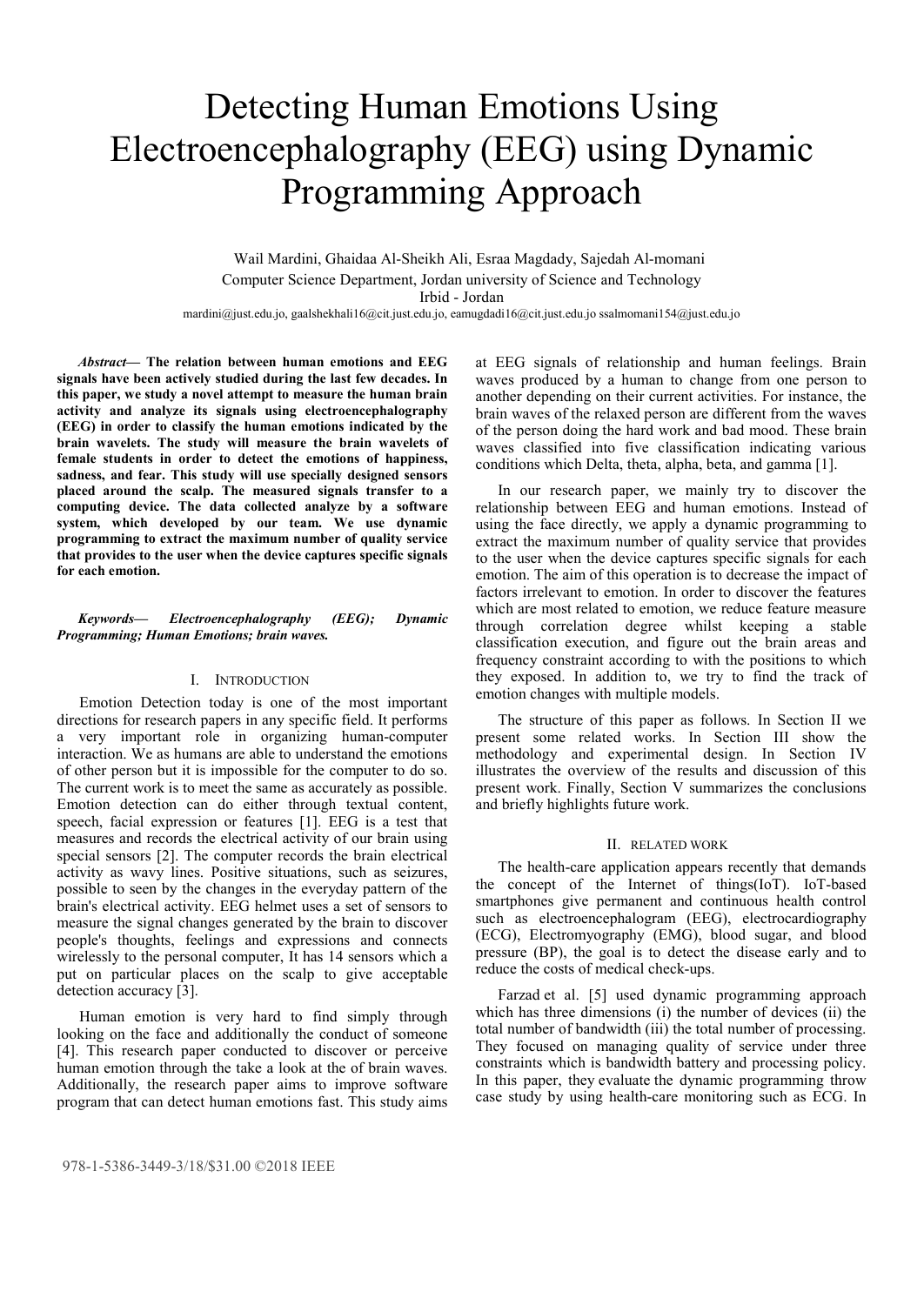this paper, they had taken three readings for ECG signals. For each device, they took the efficient visible configuration to manage the situation when the battery is low or when the person stressful. In this paper, they show that there were three devices and the total number of the bandwidth was sex which illustrates R: the number of an electrode that placed on the chest. The total number of processing was sex which illustrates P: the number of electrodes the placed on the limbs. They suggest an algorithm to find an ideal solution based on recursive relation and the result was 22 that show the largest number of quality service that provides to the user when the device captures specific signals.

Xin et al. [6] used sensor node for wireless body area networks (WBAN) in ECG. WBAN is a very advanced technique in wireless communication signal processing and integrated circuits. The aims of ECG signal processing system is using ultra power and small silicon area for cardiovascular monitoring. The WBAN provide low environment noise by using noise suppression algorithm which leads to more accurate results in cardiovascular monitoring.

Bartolotti et al. [7] used ultra low-cost wireless sensor network (WSN) in ECG to check the cardiovascular signals. In this paper, they focused on using a device that reduces the energy consumption used in the operation and extends the battery shelf life. They focused on maximizing the using of non-volatile memory (NVM) by the store it in the device and reduce the energy use. They used Wireless sensor networks (WSN) to meet signal qualities in healthcare application especially ECG to take the most benefits of the energy and save powers as much as possible which keep the battery for the longest time. The experimental results show high effectiveness results up to 70% which is a very good result.

Rizman et al. [4] used EEG to discover the personal emotions based on the brain signals. The main goals of their study were: (i) learning to cope with emotions by using classification process (ii) study brain waves based on electricity (iii) check the relations between the brain and the facial expression. In this paper, they classified the brain waves into five types of waves which is: delta, theta, beta, alpha, and gamma each one of them have the specific frequency range which starts from 0.5 to 27 HZ. The method for this paper is: (i) extract the data at the time of respond (ii) image capture with the camera (iii) pre-processing for data (iv) features extraction. Finally, they want to connect between the brain signals and waves with the facial expressions.

Nie et al. [8] aim to find the relation between EEG signals and emotion status. In this paper, they classified the emotions either positive or negative by extracted features using a liners dynamic system approach. The results were either positive or negative and the accuracy was 87.53% which is a very accurate result.

#### III. METHODOLOGY AND EXPERIMENTAL DESIGN

We used a similar approach to [5n], in which a dynamic programming solution to find the best solution to QoS management problem based on the recursive relation. The dynamic programming the most appropriate solution for their problems because of :( 1) It supplies a quick and best solution to the problem. (2) Allow reusing some computations. The dynamic programming approach has three dimensions: one for the number of devices and the others two for the constraints include data rate and processing power. They concentrate on ECG detection which formulated a realistic use case for evaluating the efficiency of the proposed IoT resource management solution. They suggested a scenario of IoT-based health-care monitoring device solved by using dynamic programming which captures and transmits an ECG signal to the Internet through a Smartphone.

The ECG is the process of recording the electrical activity of the heart using electrodes placed on the chest and limbs [2].ECG has 12 electrodes: - six electrodes from V1 to V6 placed on the chest (V means the vector which the electrode direct to it) as shown in Figure 1.The other six electrode AVR, AVL, AVF, I, II, and III placed on the limbs (aV mean augmented vector that responsible for increasing the size of the image as shown in Figure 2.



Fig. 1. The electrodes placed on the chest *[2]*.



Fig. 2. *The electrodes placed on the limbs [2]*.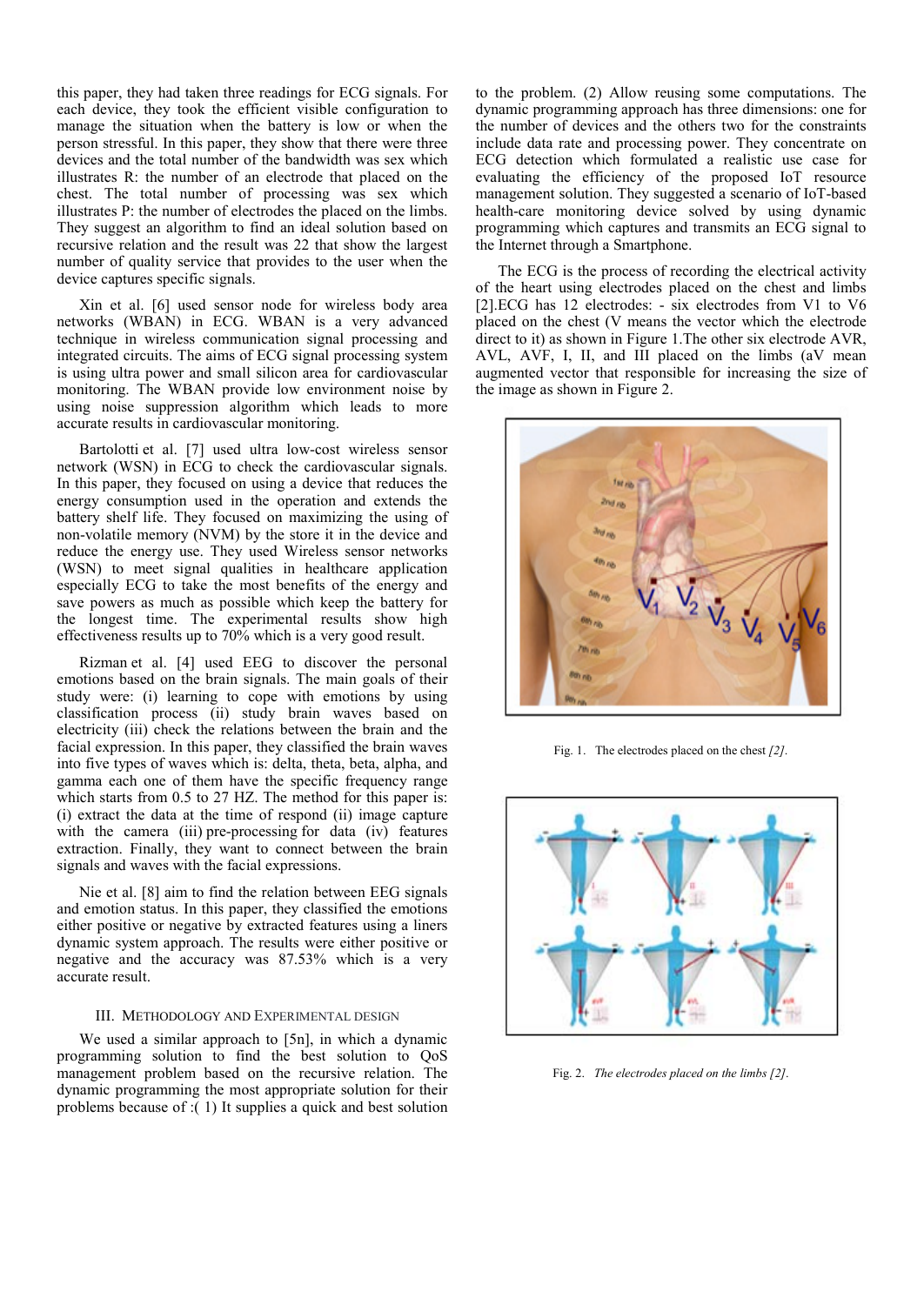In this paper, we have two experiments: the first experiment we convert a pseudo-code based on a dynamic programming (DP) to C++ programming language and used the same input that used in this research paper [5n] and the result was the same. We have run the code on online C++ compiler [9n]. In the second experiment, we apply the dynamic programming as shown below in Figure 3 of the EEG readings that taken for three girls and each girl has three emotions which happiness, sadness, and fear by using some effects such as video.



Fig. 3. Code snippet of dynamic programming (DP) Implementation.

Let function  $Z(d, R, P)$  show the maximum overall utility that we can get from the d devices whilst the constraints on the data rate and processing capability of the gateway are R and P, respectively. For the d device, we need to choose one of its configurations from its EFC set whose size is |EFCd|. Considering the f element of the EFC set is EFC(udf, rdf, pdf), its utility, data rate, and processing capability respectively. For the f configuration, we first find the overall utility of a solution with  $d-1$  devices whose overall required bandwidth and processing resources are  $R$ -rdf and P -pdf, respectively. Then, we add it to the provided utility by f configuration (Udf). We investigate all the possible configurations of device d and select the one that maximizes the overall utility [5n]. In this paper, we collect the real EEG data using a helmet for female students, whose age varies between 20-24. The EEG data related to three emotions measured using any induction method such as video clips, smelling some kind of perfume and others. Then, we comparison procedure accomplished by extracting the similarities and differences between these waves.

The following tools are used in this research paper:

A) We used the tool in EEG to convert data from EDF format to CSV.

B) We implement a C++ program based on dynamic programming to extract the maximum number of quality service that provides to the user when the device capture specific signals for each emotion.

C) We implement java programming to compare data and save the result on the text file.

# IV. RESULTS

In this paper, we study a novel attempt to measure the human brain activity and analyze its signals using EEG in order to classify the human emotions indicated by the brain wavelets. The study will measure the brain wavelets of female students, whose age varies between 20-24 in order to detect the emotions of happiness, sadness, and fear. This study will use specially designed sensors placed around the scalp. The measured signals transfer to a computing device. The data collected analyze by a software system, which developed by our team. Every person (barring those with a brain disorder) knows what it feels like to move by something to feel happiness, sadness, anger, and fear. There are two types of it:

#### *A. Natural Emotion.*

It is difficult to do, because the natural emotion or mode of the student may change during the test, which may last for few minutes. This type of test will be out of the scope of this paper.

#### *B. Induced Emotion.*

 We are creating emotion for a particular person by "Stimulus". To stir happiness we see the video which causes happiness or asks you to talk about someone you love. To stir sadness we use a picture someone you love is dead or ask you to talk about issues such as the Palestinian issue. To stir fear we used to hear a story that causes fear or See a video cause fear.

After our first experience of ECG readings using dynamic programming solution according to [5n]. The second experience we will take three different EEG readings for three girls and each girl has three emotions which happiness, sadness, and fear by using some effects such as video.

The results of the EEG readings using the dynamic programming shown in section III in Figure 3. These results showed the maximum number of quality service that provides to each girl when the device captures specific signals for each happiness, sadness, and fear.

Table1 shows the result of three girls in three emotional statues using dynamic programming.

TABLE I. *RESULTS OF THREE GIRLS IN THREE EMOTIONS.*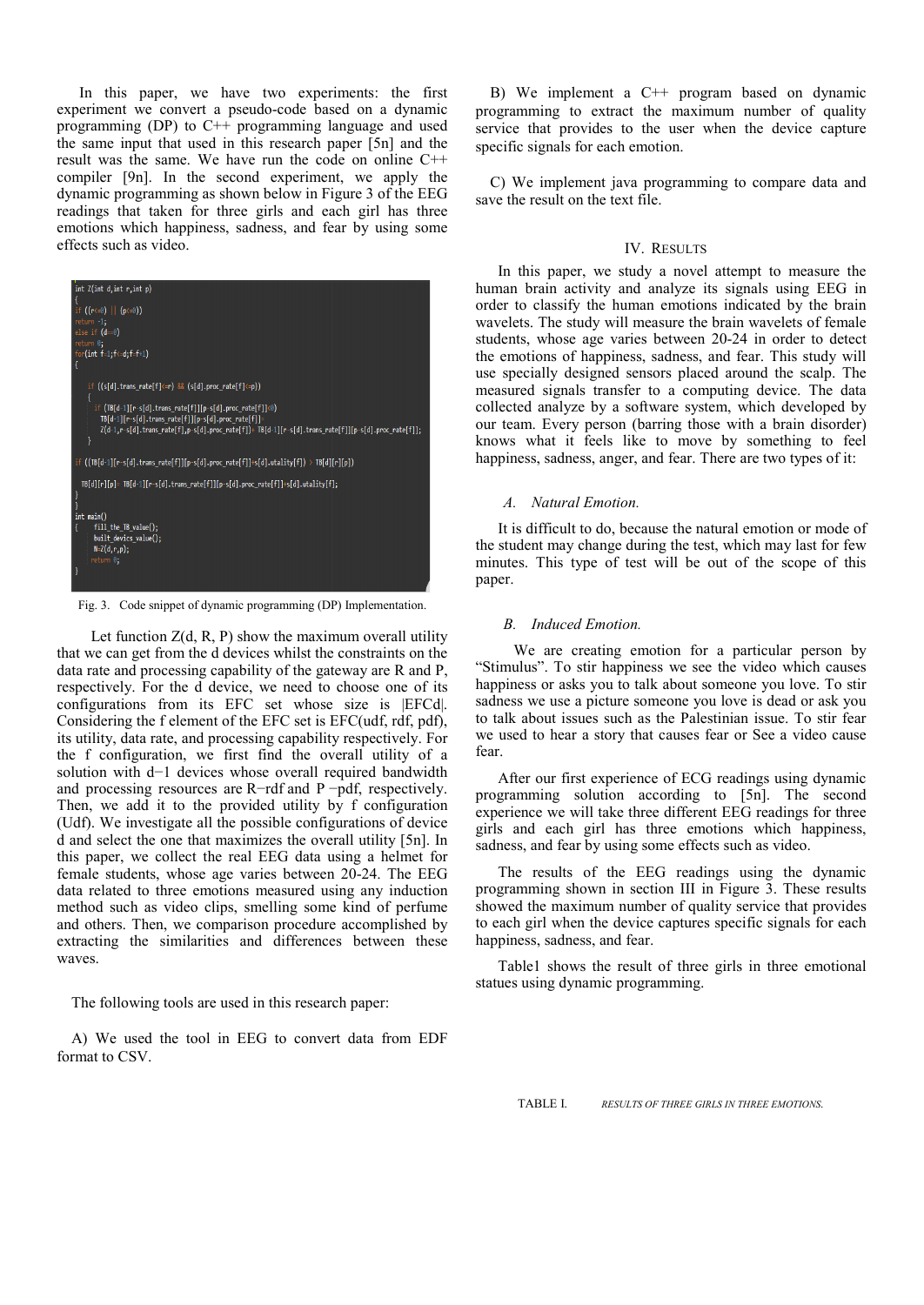| <b>Girls/Emotions</b> | <b>Happiness</b> | <b>Sadness</b> | Fear |
|-----------------------|------------------|----------------|------|
| First girl            | 89               | 70             | 64   |
| Second girl           | 90               | 68             | 65   |
| Third girl            | 36               |                | 58   |

 In Figure 4 shows the percentage of shipments of the EEG device for three girls in different emotions and the results were close in each emotion and used the same effects its twominute video for three girls for each emotion. The happiness rate was between 80-90 %. The rate of grief ranges between 68-71%.The fear rate ranges from 60-67%. We implement java programming to compare the reference data with another student other than the three girls data and calculate the range similarity as shown in Figure 5.

We collected data for three girls after we find the reference for the emotions of happiness, sadness, and fear. For example, If we want to measure for anybody other than the three girls after we find the data we compare it with the reference for the three emotions, the system will discover this person with which emotion matched as shown in Figure 6.



Fig. 4. Results of three girls in three emotions.



Fig. 5. Code snippet of calculated reference.



Fig. 6. Code snippet of write reference.

EEG system is a very important System to record the electrical activity of the brain to classify the human emotions indicated by the brain wavelets. We are looking for defining the similarities and differences between humans, whose are experiencing the same emotion. This accomplished by collecting real data for different subjects under the same stimulus. Then extract their patterns in order to define a unique signature for each emotion. In Figure 7 shows the facial expressions for each emotion and in Figure 8 shows the average of EEG waves for each emotion x-axis: time and yaxis: EEG waves.



Fig. 7. Facial expression [17].